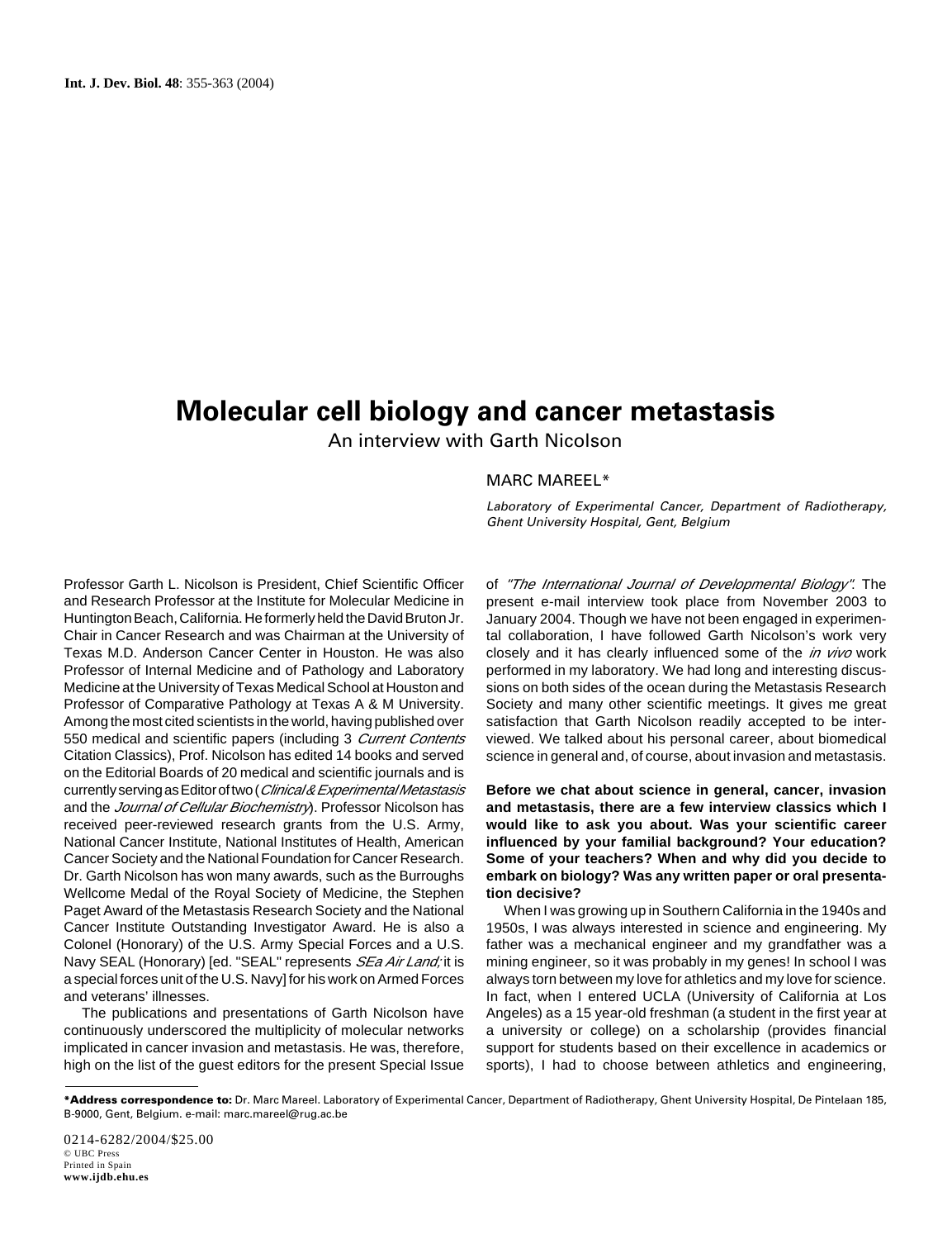

Garth Nicolson during the period 1969-1972. (A) Garth Nicolson as a graduate student at the University of California, San Diego, California in 1969. **(B)** Garth Nicolson (right) as an assistant professor with then post-doctoral fellow Kenneth Brunson (now a professor at North Texas State University School of Medicine) at the Salk Institute for Biological Studies, La Jolla, California in 1972.

because it was impossible to do both. I chose science and engineering but that required that I give up my scholarship and get a job. Fortunately for me I had already spent some time as a SCUBA (self-contained underwater breathing apparatus) instructor, and with my certifications in diving I was able to land the perfect job as a professional diver working under a U.S. Air Force contract to test Air Force space capsule designs under simulated zero gravity under water in a very large tank not to far from UCLA. Although it took me longer to graduate, I look back fondly on those long hours underwater taking part in some very interesting aerospace experiments with talented Air Force and industry engineers. Along the way I decided to take a biochemistry class, and it changed my life forever. I decided that I must find a way to combine my love of the sea with my academic interests. But that was not to be. Again, I was at a crossroad in my life, and shortly after entering graduate school I had to make a decision. My decision came when I was working at the Scripps Institution of Oceanography at UCSD (University of California, San Diego) under Professor Andrew A. Benson, a world-famous biochemist for his discovery as a young scientist with Prof. Melvin Calvin (1961 Nobel Prize in Chemistry) of the Calvin-Benson Cycle in chloroplasts, describing the the fixation of CO2 into carbohydrate. I had been looking at what I felt were important areas of research, and I settled on biological membrane structure as an important new area because every living thing was separated from its environment by a cell membrane. Andrew Benson was very interested in membrane phosphoplipids, and he was working on membrane structure, which was at the time a major unsolved problem. I also had the privilege of working with Professor S. Jonathan Singer on this problem, and I was especially attracted to his knowledge of physical chemistry as applied to cell biology. With my background in the physical and chemical sciences, I was precisely in the right place at the right time to work on this marvelous problem under two of the most outstanding scientific minds of our time. Eventually I decided to move into Professor Singer's laboratory as his graduate student on the new upper campus at UCSD and spend my time working on membrane structure. Professor Singer's laboratory was quite diverse, going along with his nature and interests in science, and I was one of the few members of his group actually working on membrane structure. Part of the reason for this may have been my background in physics, chemistry and engineering. Without knowing, I had prepared myself well for this environment. It was an exciting time, and our work paved new ground in understanding biological membrane structure and its dynamics.

**Permit me to go back to the 1972 publication by Singer and Nicolson about the fluid mosaic model of the plasma membrane. Peter Fisher's "Licht und Leben" (1985) reproduces the Science figure to illustrate Max Delbrück's interest in biological membranes as a new dimension in biology. This is but one illustration of the great influence this idea had and still has in molecular cell biology. I suppose the idea was developed during your stay in Singer's laboratory. What particular memories do you have from that time?**

One of the important lessons of cracking the structure of biological membranes is that a multi-disciplinary approach was necessary. My role was to supply the data that supported our ideas on biological membrane structure, especially the thermodynamic theories that Professor Singer had already worked on. One of our arguments along the way concerned the dynamics of membrane structure, and this is probably why I eventually coauthored the seminal paper in Science in 1972 on the Fluid Mosaic Membrane Structure. I had also contributed data showing the lack of flip-flop of membrane glycoproteins and their ability to move laterally in the membrane, important supporting evidence for our theories.

#### **Did this work on the plasma membrane bring you to cancer research?**

I was extremely lucky to have my thesis work culminate in ten publications and an important review that became the most highly cited paper in all fields of science for the next decade. This allowed me opportunities that are rarely available to new graduates. After graduate school I decided to stay in San Diego and accepted a faculty position at the Salk Institute. In this new environment I was greatly influenced by Prof. Robert Holly, who had won the Nobel Prize for his work on tRNA. Dr. Holly had moved into cancer research. I had a brief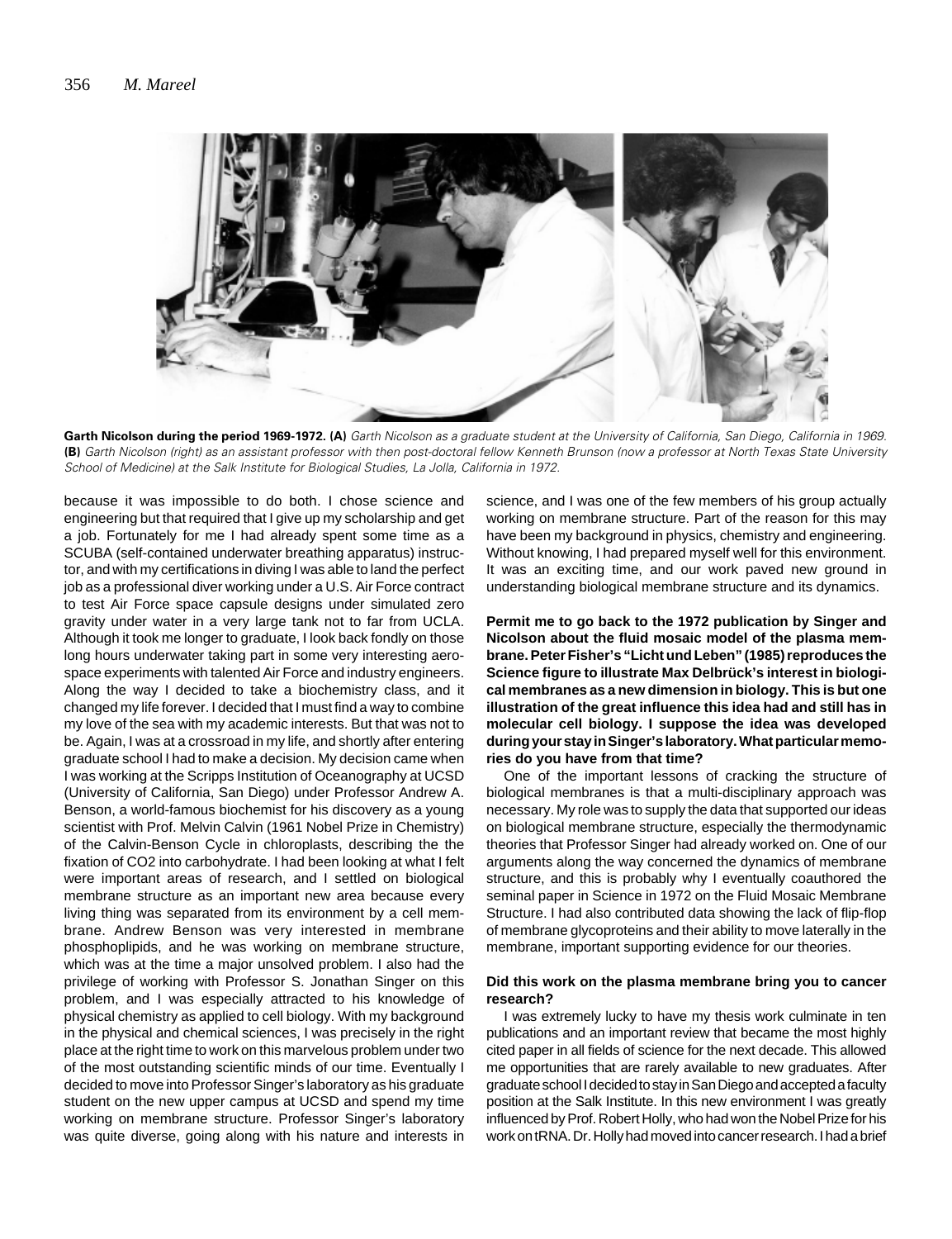flirtation with cancer research as a graduate student from my interest in the dynamics of cancer cell membranes compared to normal cell membranes, and this seemed like an opportune direction for my new laboratory. I was also helped considerably by some private foundations that supported my research. At the time it would have been almost impossible for a recent graduate to obtain NIH funding, especially when I had just barely completed a NIH pre-doctoral fellowship. I will always wonder what those NIH reviewers must have thought of my applications for grant support written while I was still a graduate student!

**May I take the opportunity of this interview to ask your opinion about the evolution during your career of certain aspects of science policy which are of great concern to young researchers, especially in the biomedical field? Is the competition for grants fair? The criteria in general and citation index (impact factor) in particular? What about the "publish or perish" pressure that lies on our Laboratories and especially on our PhD students? Will the peer review system survive the growing criticism of the scientific community?**

I have always had mixed emotions about the grant peer-review system. As a peer-reviewer on different national review committees, committee member and later chairman, I was always struck by the absolute fairness and objectiveness of some individuals and the narrow-mindedness and strict self-interest of others. In any competitive environment there will always be pressure to achieve, whether it is in sports or in the laboratory, but this type of environment can unfortunately also select for aggressive, self-promoting individuals who don't play by the rules. As a review committee chairman, I always tried to mix older, more statesman-like scientists with the less forgiving ego-driven people with the hope that fairness would prevail, and in most cases it did. But we obviously have a problem here with no simple answer in sight and with diminishing funds to do ever more expensive research. I don't have an answer to this dilemma, but I realize that there are some major problems with the way in which research funding is determined.

**There is little doubt that advances in biomedical research have been enormous during the 20th century. There are of course many explanations for this. It is my impression that war had a big impact ("collateral benefit"). For example, the book by Soraya de Chadarevian (2002) highlights the influence of World War II on the development of molecular biology in Cambridge. What comes to mind is also the war gasses and chemotherapy; the atomic bomb (Hiroshima and Nagasaki, but also the scientists at Los Alamos) and carcinogenesis. You have been reflecting on this issue and we would greatly appreciate your thoughts.**

I have been involved in seeking answers to war-related injuries, particularly those obtained during the recent Persian Gulf Wars but also the wars in South-East Asia. This started with a decorated family member who returned from the Gulf War and came down with an unusual illness that was being misdiagnosed as a stress-related problem. In this case we found an unusual mycoplasmal infection and also in ~40% of the ill veterans and more recently in their immediate family members, (Nicolson et al., 2003b). Our work on the Gulf War veterans was later confirmed by others in a large study. Since we had studied the signs and symptoms in over a thousand Gulf War veterans, we were struck by the similarity of their illnesses to Chronic Fatigue Syndrome and Fibromyalgia Syndrome found in civilians. Studying these civilian illnesses we found similar chronic infections but in the case of civilians there were multiple infections (Nicolson *et al.*, 2003a). We have been working on new therapeutic approaches to treat these illnesses, and one of my recent efforts has been directed at repair of their intracellular membranes, which we have found are damaged and leaky in these illnesses. Interested readers can read a summary of this approach in a recent





**The fluid mosaic model of the plasma membrane** (upper panel), as originally published by Singer and Nicolson (1972) served as a model for thousands of figures in later publications and textbooks, as exemplified in the lower panel taken from J. Tortora and S R Grabowski, Principles of Anatomy and Physiology. John Wiley & Sons, Inc. (2000).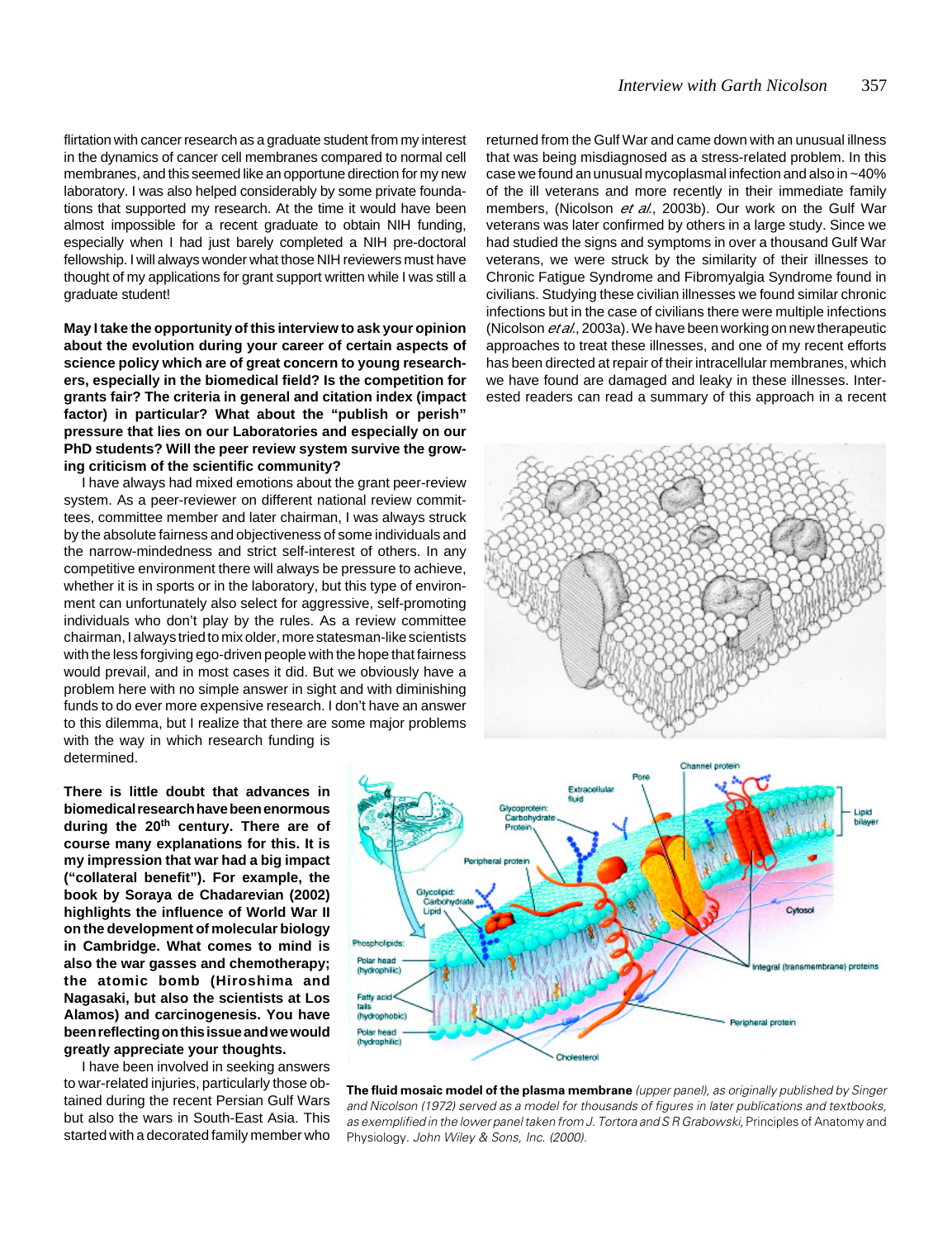

**Cover of Cancer Research** showing S.J. Singer (left) and G.L. Nicolson (right) with the fluid mosaic model of the plasma membrane.

publication (Nicolson, 2003). I find it amusing that I first worked on mitochondria as a beginning graduate student, and recently we have gone back to look at mitochrondrial damage in various chronic illnesses.

# **Students from different parts of the world have been working with you and you have visited many Institutes all over the world. Are their striking differences in (cancer) research between the US and Eastern Countries? Europe?**

Science is an international effort, and I certainly find more similarities than differences in various countries. One of the differences, however, seems to me to be related to funding opportunities rather than differences in research approaches. Those countries that generously fund cancer and other biological research activities will find their scientists at the cutting edge. Those that don't will find their programs in secondary positions and their scientists will seek to leave for better opportunities. One of the most gratifying aspects of science has been working with students and post-doctorals from all over the world, and I don't have the space to list my colleagues here, but I have certainly learned as much if not more from them as they probably have learned from me.

#### **How are genomics and proteomics, as they evolve today, going to influence our insight into the molecular biology of (cancer) cells?**

I believe that we are going to focus more on regulation of gene expression and post-translational events rather than just genes and their structures, and this will be much more of a multi-disciplinary approach. This is already happening. I also believe that there will be much more integration of areas previously somewhat segregated, such as genetics, molecular biology, cell biology and physiology, protein, lipid and sugar chemistry, information science and the physics of macromolecular interactions, to name a few. Eventually this will have major impact on the way we approach and treat various diseases.

**There is a rapid evolution in scientific communication due to electronic systems. On the other hand, the classical way of publication through printed journals has become progressively more expensive with more and more space limitation. How would you like to see further progress in this regard? Should biomedical results be published in more and more specialized journals? Concerning our own field of research, two specialized journals appeared: "Invasion & Metastasis" in 1981, and "Clinical & Experimental Metastasis" in 1983. Neither of them made it to the top and one of these had to be closed down because of lack of good manuscripts. This is in sharp contrast with the excellent papers about invasion and metastasis that do appear in top journals. Is this an argument against highly specialized journals?**

I believe that scientists will always try to publish their results in the most prestigious journals possible. However, few investigations may be worthy of publication in first ranked general journals, so we have seen a proliferation of secondary journals in specialty areas where authors can publish important but perhaps not earthshattering papers. I don't find this bad or an argument against specialized journals. They play a necessary role in filling in the gaps left by break-through publications that may open new areas but rarely can fill in the information necessary for science to move ahead. I was always amused by comments from years ago by a young, aggressive scientist who only wanted to publish in Nature and Science and then move to new areas so that he could always be the first to publish earth-shattering data. I called this at the time "mountain hopping," because such individuals are not inclined to fill in the gaps left by their leap to another lofty scientific pinnacle. The attitude of this individual was that others could fill in the gaps; he couldn't be bothered. An unfortunate down side of this type of egodriven approach is that rather large mistakes can also be made. I believe that there will always be a place for important, solid work, even if it is not earth-shattering.

# **Who has influenced your thinking about metastasis? What were the major steps? Why did Paget's "seed" and "soil" theory stand the test of time? Do names come to your mind of people who contributed greatly but how have been essentially forgotten?**

I am a believer that if one bothers to look at historical works, you will almost always find the seeds of our current scientific endeavors. These historical works may not be exactly accurate, but when you consider the available technology, they are very impressive. I would place Paget's (1889) "Seed and Soil" theory of metastasis at the foremost spot on my personal list, and it is certainly the most impressive theory for me in the area of metastasis research. Previously I had discussed this very topic with Lance Liotta, because he had such a personal interest in historical aspects of metastasis research. He wrote a historical piece on metastasis research in which the beginnings of this field are discussed.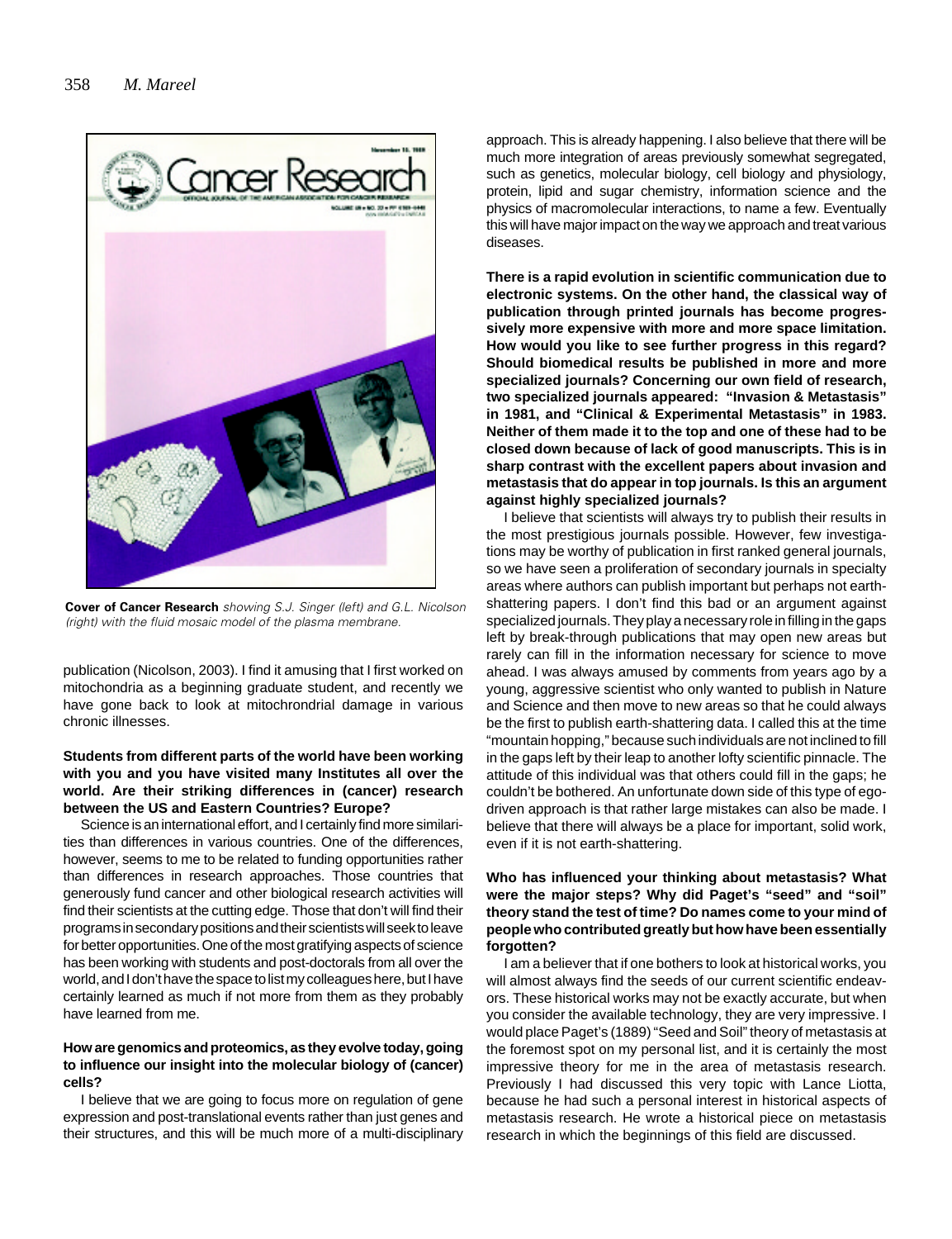**Some concepts, schematically presented in many publications, have greatly influenced our thinking about metastasis. One example is Fig. 1 in Nicolson et al. (1977). Variations on this schematic have been shown hundreds of times in Meetings, in Reviews and in PhD theses (Fig. 4). Some of the cartoons that you presented were criticized for their complexity with too many molecules and too many arrows. As compared to actual schematics with protein complexes and networking between these complexes, your schematics now appear to underestimate the number of molecules participating in the cellular activities described by you. How should we handle these networks in our analysis of the molecular mechanisms of invasion and metastasis? What is the impact of new techniques such as micro-arrays?**

In my reviews I always tried to be accurate for the information available at the time, and this is especially true of any composite figures presented in reviews,

**Variations on the schematic (left hand top corner) published by Garth Nicolson in 1977 (Nicolson et al., 1977) were taken from theses at which the interviewer participated as promoter or as member of the committee.** Alternatively, they are from Mareel et al. (1991). Theses by: Frédéric van den Brûle, Contribution à l'étude des galectine-1 et galectine-3 au cours des processus d'invasion physiologique et pathologique. Université de Liège, Belgique (2002); Vincent Castronovo, Interactions entre cellules cancéreuses et laminine au cours de l'invasion tumorale et de la dissémination métastatique, Université de Liège, Belgique (1992); Hans Kemperman, Integrins and mucins in liver metastasis of carcinomas. University Nijmegen, The Netherlands (1995); Agnès Noël, Interactions entre les cellules d'adénocarcinome mammaire, la matrice extracellulaire et les cellules des tissues hôtes? Université de Liège, Belgique (1991); Ancy Leroy, Cellular and molecular mechanisms of invasion of Entamoeba histolytica trophozoites. University of Ghent (1998); Olivier Lefebvre, La stromélysine-3 et ps2: deux genes surexprimés dans le cancer du sein. Etudes de leur rôle physiologique chez le souris. Université Louis Pasteur, Illkirch-Graffenstaden (1995); David Waltregny, Contribution à l'évaluation pronostique des lesions cancéreuses prostatiques chez l'homme: intérêt de la detection de la protéine RL67 et de la sialoprotéine osseuse. Université de Liège (1998-1999).

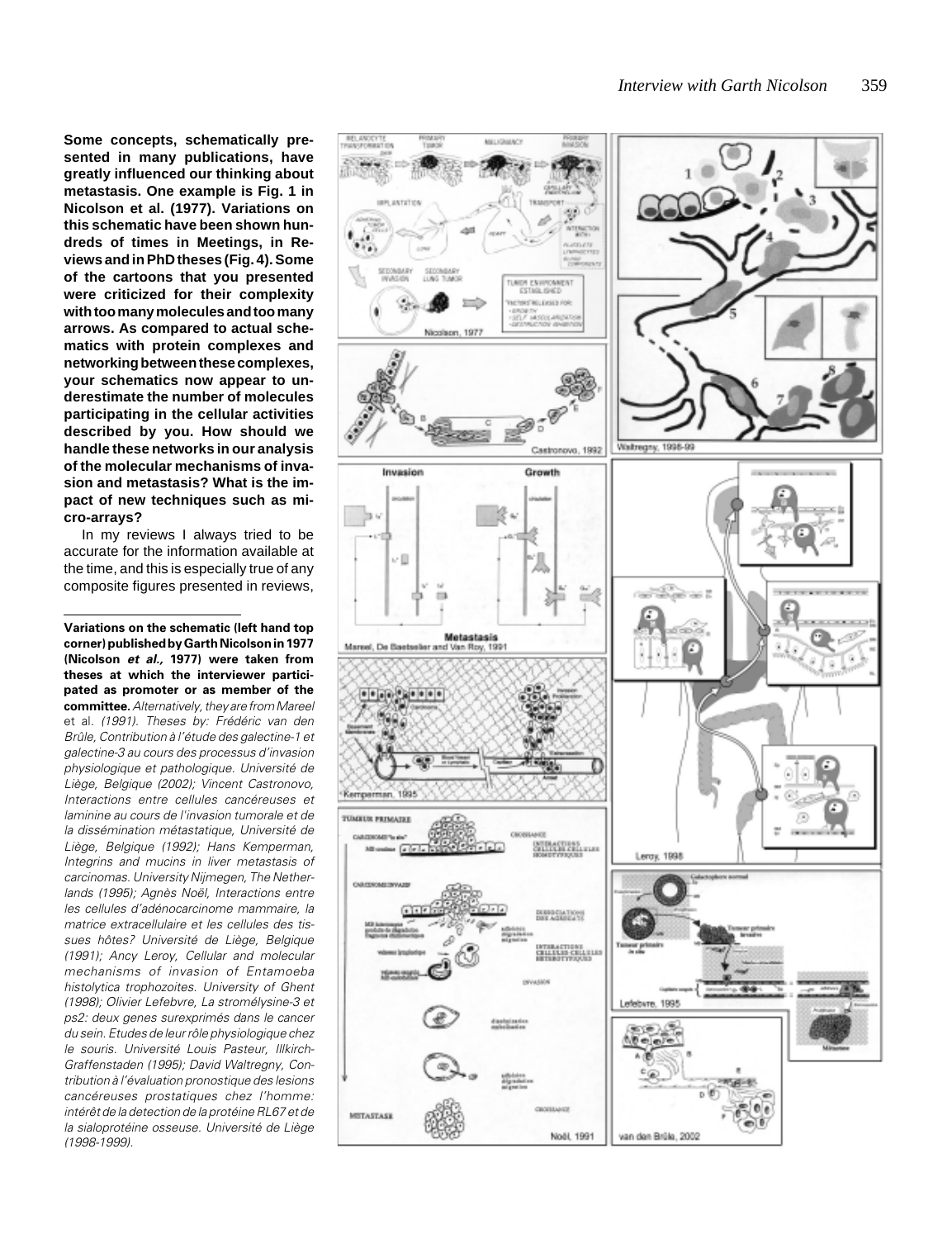

**Four typical self-explanatory Nicolson schematics.**

which were mainly educational tools for students and those outside the field to help them assimilate a lot of information. As time goes on and more information is available, such figures are obviously not as accurate as when they were originally produced, but what is important are the concepts that they render, such as the synthesis of immense amounts of data into some general framework that can help us conceptualize events at a higher level. As we begin to know more about gene expression and its role in cancer progression and metastasis, one is struck with the complexity of the cellular phenotype and the multiple gene products that seem to be involved as well as the multiple ways in which complex malignant phenotypes can evolve. Once we have a better idea of these complex relationships, new concepts of cancer progression and malignancy will ultimately emerge, just as they have in previous decades. However, in the near future we will probably be more and more dependent on computers to sort and organize the information that previously we could manage on our own.

**I am sure you remember the long discussions about assays for invasion and metastasis which took place at almost every one of our Meetings. Would you agree that we have learned from most of these assays, from their similarities and also from their differences compared to the natural situation? Today, leading journals hardly publish any one's data unless they include in vivo work with transgenic animals. Is that the Model? What about Xenopus (Vleminckx et al., 1997), Drosophila (Pagliarini and Xu, 2003), flying and crawling into the metastasis field?**

I have always believed that studying normal events in nature can provide us with important insight and information on the mechanisms of aberrant behavior, such as cancer invasion and metastasis. My belief is that the aberrant behavior that we study as pathology has some normal counterpart, and that it is important to study normal cellular behavior to help us understand pathological behavior. The details of Xenopus may not exactly extrapolate to mammals, but some of the basics are bound to be the same. So I believe that the study of life in all in its forms will yield information that is useful to science as a whole.

**Starting with the B16 melanoma cell family (for example Nicolson and Custead, 1982), you have used various cell lines throughout your work. Recent publications by Masters et al. (2001) have cautioned about half of the cell lines not being what they are supposed to be. Do you think this comment jeopardizes to a considerable extent the conclusions drawn by many of us from work with cell lines? Should we stop working with these old cell lines all together?**

I have always cautioned research-

ers that tumor cell lines are not static. They change with time, and we have always stressed that their biological properties must be checked before embarking on time-consuming research that might not relate to the properties of the cells that they used. This cautionary comment is also true about the systems used for testing. I recall one incident where a researcher was using one of our selected cell lines in animals but used aged animals instead of young animals and found a different result. He also found a different result in animals with a slight genetic variation from the strain that we originally used. When researchers ask me for cell lines that we used in the 1970s and 1980s and have remained frozen since that time, I tell them that they should only use more recent isolates that are constantly being tested for their biological properties. In fact, due to a massive freezer accident, I no longer even have any of these ancient cell lines, and so I can't provide them to researchers. But in retrospect, it is just as well, because an important aspect of this field is making sure of the properties of your materials. Too often researchers were provided cell lines and mishandled these cells to varying degrees out of ignorance or impatience, and the research that resulted from their studies is of questionable importance.

# **Invasion as compared to metastasis. Garth Nicolson's work is more on metastasis than on invasion; more on secondary than on primary tumors. Is that so?**

I believe that some of the same principals that govern primary invasion are also applicable for secondary invasion, with some differences related to the secondary as apposed to the primary tumor environment. For example, the secretion of degradative enzymes, in general, is a requirement for both invasion at the primary and secondary sites; however, there may be specific activities that are necessary to penetrate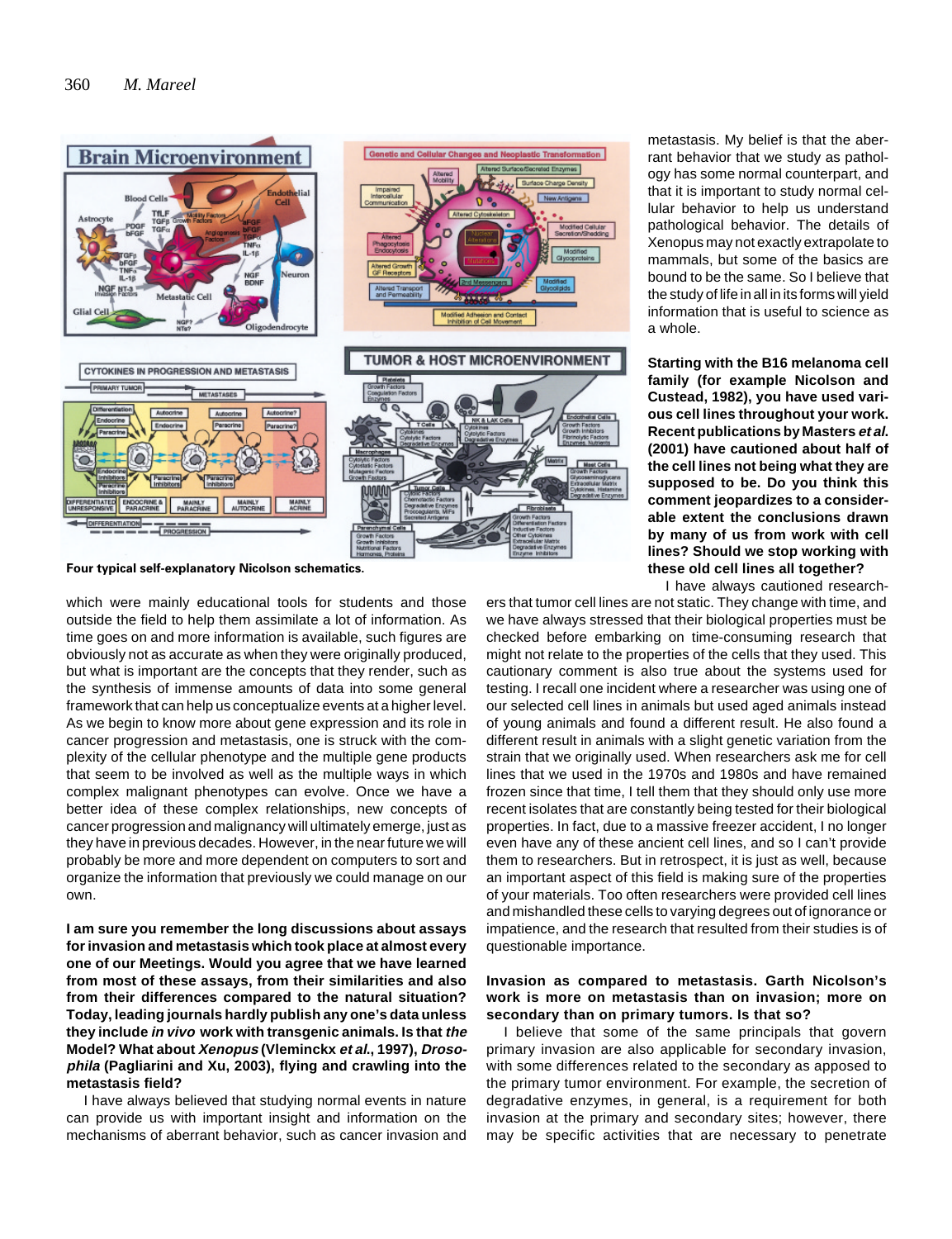

**Members of Garth Nicolson's championship vollyball team.** Dr. Nicolson at the back row holding the trophy, is Team Captain (1995, Houston, Texas).

particular structures, such as the blood brain barrier, that are not necessary for primary invasion. I have reviewed this on occasion (Nicolson, 1993; Nicolson et al., 1994; Nicolson et al., 1996).

**I recall your experiments in vitro, demonstrating the organspecific homing of metastatic cancer cells, interacting with organ-specific molecules on endothelial cells (Nicolson and Dulski, 1986; Nicolson, 1987). Where are we today? Do cancer cells spread to most organs and grow specifically where the soil is favourable? Do they home specifically and grow wherever they arrive?**

As with most biological questions, you can find examples of both if you look hard enough. We have examples of tumor cells that are released into the circulation as multi-cell clumps that mechanically arrest in the first capillary bed encountered and thus form secondary tumors at that site, and we have examples of tumor cells that are fully capable of passing through the first capillary bed, re-circulating and specifically arresting and invading at only certain organ sites. We also have examples of tumor cells that start out as organ-specific or at least organpreferential but with time they change (tumor progression?) to more general colonization properties and are capable of colonizing multiple organ and tissue sites. All of this probably mirrors the clinical situation where examples of all of the above can be found.

**You were one of the first to draw our attention to the existence of genes, the activation or inactivation of which participated in metastasis. At the beginning we thought that alterations of such genes were specific, implicated in metastasis but not in transformation and growth of the primary tumor. Now there is a debate about this specificity as well as about the (in)activation of metastasis genes early, as compared to late, during cancer progression. What is your opinion? Recently published reviews mention 12 to 13 metastasis**

#### **suppressor genes (Steeg, 2003). If one would like to examine the data very stringently, what are the postulates to be applied for a metastasis gene?**

I was never convinced that there are specific genes for metastasis. I have always called them metastasis-related or -associated genes because it is extremely unlikely that genes evolved to encode molecules for the metastatic process. Genes that encode molecules that are involved in the metastatic process also have completely normal uses that have nothing to do with metastasis. Metastasis-associated events such as cell adhesion, cell growth, cell invasion, etc. have counterparts in normal development. Thus the metastasis-associated genes are for the most part completely normal genes that are inappropriately regulated during the metastatic process. Exceptions may be genes that are altered by mutation, rearrangement, etc. and now have new activities. But because the metastatic phenotype is often an unstable phenotype, we need to focus on alterations in gene regulation rather than gene structural alterations as the most logical explanation for tumor cells acquiring the metastatic phenotype. I also have never believed that genes that are consistently over- or under-expressed during the metastatic process have nothing to do with metastasis. These expression events that are related to metastatic properties must occur for a reason, and it is thus likely that there is some relationship, but it does not have to be a direct relationship. In fact, it will probably turn out that most of the metastasis-associated genes have only an indirect effect on metastasis. For example, they could be allowing expression of normally suppressed gene families that are important in early developmental processes where some completely normal cells have invasive and colonization properties that are not present at later stages of development.

**Which of the genes launched by Garth Nicolson had most impact on others' work? Mta1 is an interesting example, put forward as a promoter of metastasis on the basis of experiments with the 13762NF rat mammary adenocarcinoma system (Toh et al., 1994; Nicolson et al., 2003c). Interestingly**



**Profs. Garth Nicolson (left) and Keld Danø (right)** at the International Conference on Staging of Cancer in Munich, Germany, December 6, 2001. Prof. Nicolson was the conference Keynote Speaker.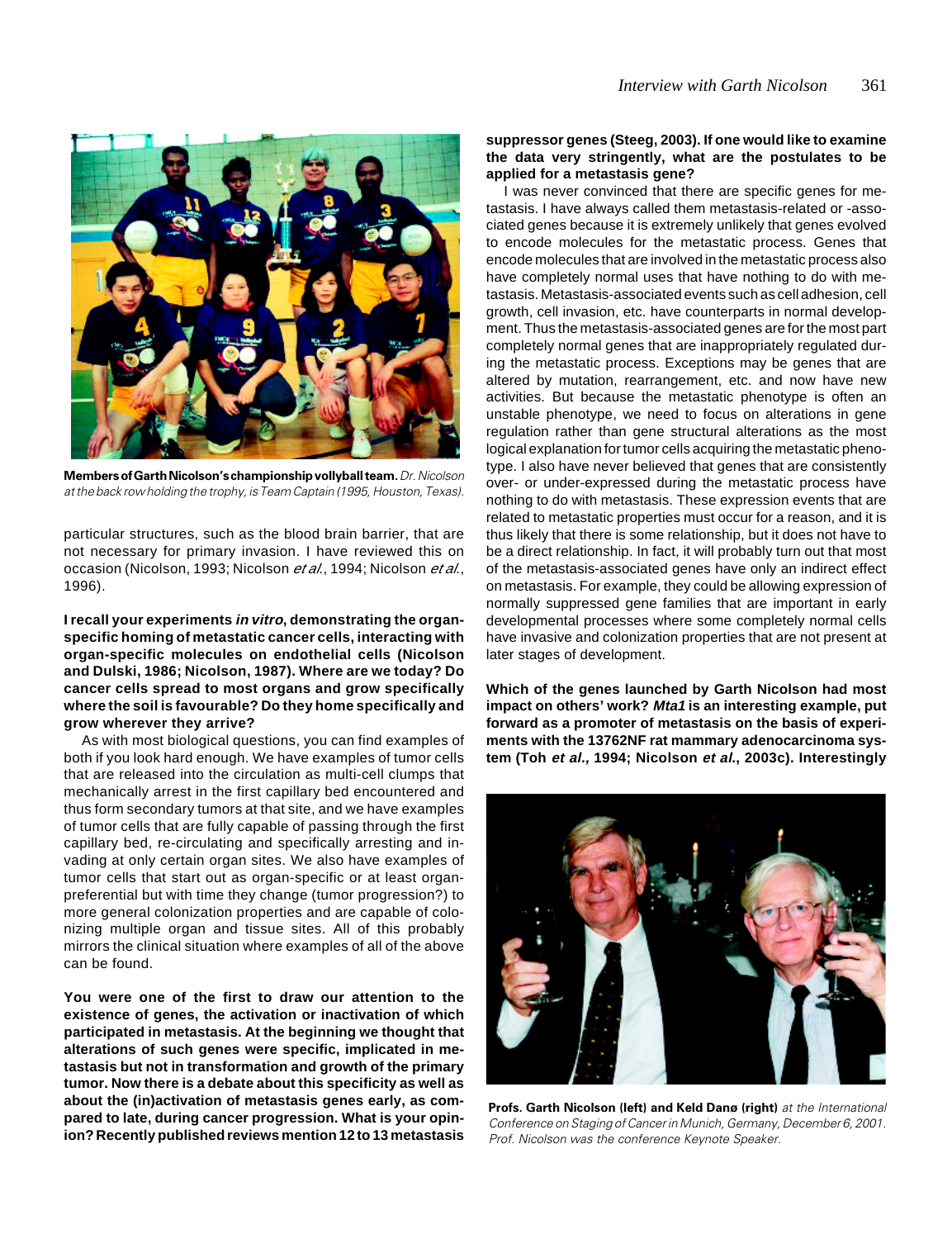# **the Mta1 protein turned out to be a repressor of estrogen receptor-mediated transcription through recruitment of histone desacetylase (Mazumdar et al., 2001). In the latter paper the authors state that "However, direct evidence to link enhanced Mta expression with metastasis is currently lacking". Coming back to postulates, what is the direct evidence that is lacking?**

There are a number of examples, but as an example the *mta1* gene was found as a differentially expressed gene in highly metastatic rodent cells. When we (Toh, Nawa and others) began our studies on *mta1* expression in rodent tumors and MTA1 expression in human cancers we found good correlations with over-expression in epithelial cancers (lung, breast, ovary, colon, rectum and other gastrointestinal and oesophageal cancers) but not others (melanoma, endothelioma, fibrosarcoma). We also found that inhibiting *mta1* expression in metastatic cells by use of antisense inhibited their invasive and growth properties, and more recently that transfection of the *mta1* gene into poorly metastatic cells increased their metastatic potential. I would like to clearly state, however, that it is extremely unlikely that the  $mta1$  gene in rodents or  $MTA1$  gene in humans or similar genes are *the* determinant of metastasis. This is an example of only one of many genes that can *affect* the metastatic process by providing (or reducing) molecules that can change gene expression programs important in invasion and metastasis or can alter growth properties.

# **Your last metastasis paper (Haier et al., 1999) focused on the role of integrins in cancer cell adhesion and uses a flow chamber rather than static cultures. Do you think this is a crucial step in metastasis? Would it be a putative target for therapy? What kind of therapy? Are circulating cancer cells present and if so, do they present a threat to patients at the moment they come for therapy?**

With Jorg Haier we sought to develop new procedures that more closely mimic the actual events of tumor cell blood-borne implantation. This is a dynamic event that occurs under flow conditions, and this is why Dr. Haier and others are determined to examine the role of adhesion molecules and eventually invasion molecules under flow conditions similar to those encountered in the microcirculation. Although it is much too soon to consider if we will find anything useful for therapy, most consider these events probably not useful for therapy since by the time most metastases are discovered, they have already undergone implantation and secondary invasion. The only possible therapeutic use of anything that we might find would be in limiting the further spread of cancer cells, such as during surgical removal of a primary tumor that has invaded into the circulation or limiting the further spread of existing metastases. Whether this would be of any therapeutic benefit for cancer patients remains to be determined.

#### **Thank you, Garth. The readers of our Special Issue will most certainly learn from your experience.**

# **Selected Bibliography of G.L. Nicolson**

#### **Cell biology-related publications**

\*SINGER SJ, NICOLSON GL. The fluid mosaic model of the structure of cell membranes. Science 1972; 175:720-731. (The classic membrane model is proposed in this article).

- \* NICOLSON GL. Transmembrane control of the receptors on normal and tumor cells. I. Cytoplasmic influence over cell surface components. Biochim Biophys Acta 1976; 457: 57-108. (This is the first review on our work on the dynamics of cell surface receptors and the first time that the concept of transmembrane control was introduced).
- NICOLSON GL, PAINTER RG. Anionic sites of human erythrocyte membranes. II. Anti-spectrin-induced transmembrane aggregation of the binding sites for positively charged colloidal particles. J Cell Biol 1973; 59: 395-406. (The first evidence of transmembrane control of cell surface receptors).
- NICOLSON GL, YANAGIMACHI R. Mobility and the restriction of mobility of plasma membrane lectin-binding components. Science 1974; 184:1294-1296. (The first evidence that membrane domains are controlled from within the cell).
- YANAGIMACHI, R., WINKELHAKE, J.L. and NICOLSON, G.L. Immunological block to mammalian fertilization: Survival and organ distribution of immunoglobulin which inhibits fertilization In vivo. Proc Natl Acad Sci USA 1976: 73: 2405-2408. (The first time that antibodies were successfully used to inhibit mammalian fertilization in vivo).
- \* indicates Current Contents citation classic.

#### **Cancer-related publications**

- NICOLSON GL, WINKELHAKE JL. Organ specificity of blood-borne tumour metastasis determined by cell adhesion? Nature 1975; 255:230-232. (The first evidence that cell-cell adhesion might play a role in determining the organ distribution of metastases).
- BELLONI PN, NICOLSON GL. Differential expression of cell surface glycoproteins on organ-derived murine vascular endothelia and endothelial cells. J Cell Physiol 1988; 136:398-410. (The first evidence that specific cell surface molecules are differentially expressed in different endothelium).
- NAKAJIMA M, IRIMURA T, DI FERRANTE N, NICOLSON GL. Metastatic melanoma cell heparanase. Characterization of heparan sulfate degradation fragments produced by B16 melanoma endoglucuronidase. J Biol Chem 1984; 259: 2283-2290. (The first identification and characterization of the heparan sulfate degrading enzyme of cancer cells, an important enzyme in invasion).
- HERRMANN JL, MENTER DG, MARCHETTI D, HAMADA, J-I, NAKAJIMA M, NICOLSON GL. Mediation of NGF-stimulated extracellular matrix invasion by the human melanoma low-affinity p75 neurotrophin receptor: melanoma p75 functions independent of trkA. Mol Biol Cell 1993; 4:1205-1216. (The first demonstration that brain invasion and metastasis may be stimulated by neurotrophins).
- CAVANAUGH PG, NICOLSON GL. Purification and some properties of a lungderived growth factor that differentially stimulates the growth of tumor cells metastatic to the lung. Cancer Res 1989; 49:3928-3933. (The first identification of a paracrine growth factor and its role in metastasis to specific sites).
- HAMADA J-I, CAVANAUGH PG, MIKI K, NICOLSON GL. A metastatic tumor cell paracrine migration-stimulating factor secreted by mouse hepatic sinusoidal endothelial cells: identification as complement component 3b. Cancer Res 1993; 53: 4418-4423. (The first identification of a paracrine invasion factor secreted by organ endothelial cells).
- TOH Y, PENCIL SD, NICOLSON GL. A novel candidate metastasis-associated gene mta1 differentially expressed in highly metastatic mammary adenocarcinoma cell lines: cDNA cloning, expression and protein analyses. J Biol Chem 1994: 269: 22958-22963. (The cloning of a differentially expressed metastasis-associated gene).

#### **References**

- DE CHADAREVIAN, S. (Ed.) (2002). Designs for Life. Molecular Biology after World War II. Cambridge University Press, Cambridge.
- FISCHER, P. (Ed.) (1985). Licht und Leben. Ein Bericht über Max Delbrück, den Wegbereiter der Molekularbiologie. Konstanzer Bibliothek, Band 2, Universitätsverlag Konstanz GmbH, Konstanz.
- HAIER, J., NASRALLA, M.Y. and NICOLSON, G.L. (1999). Beta1-integrinmediated dynamic adhesion of colon carcinoma cells to extracellular matrix under laminar flow. Clin. Exp. Metastasis 17: 377-387.
- MAREEL, M.M., DE BAETSELIER, P. and VAN ROY, F.M. (1991). Mechanisms of Invasion and Metastasis. CRC Press, Boca Raton, Ann Arbor, Boston. ISBN 0-8493-6254-7.